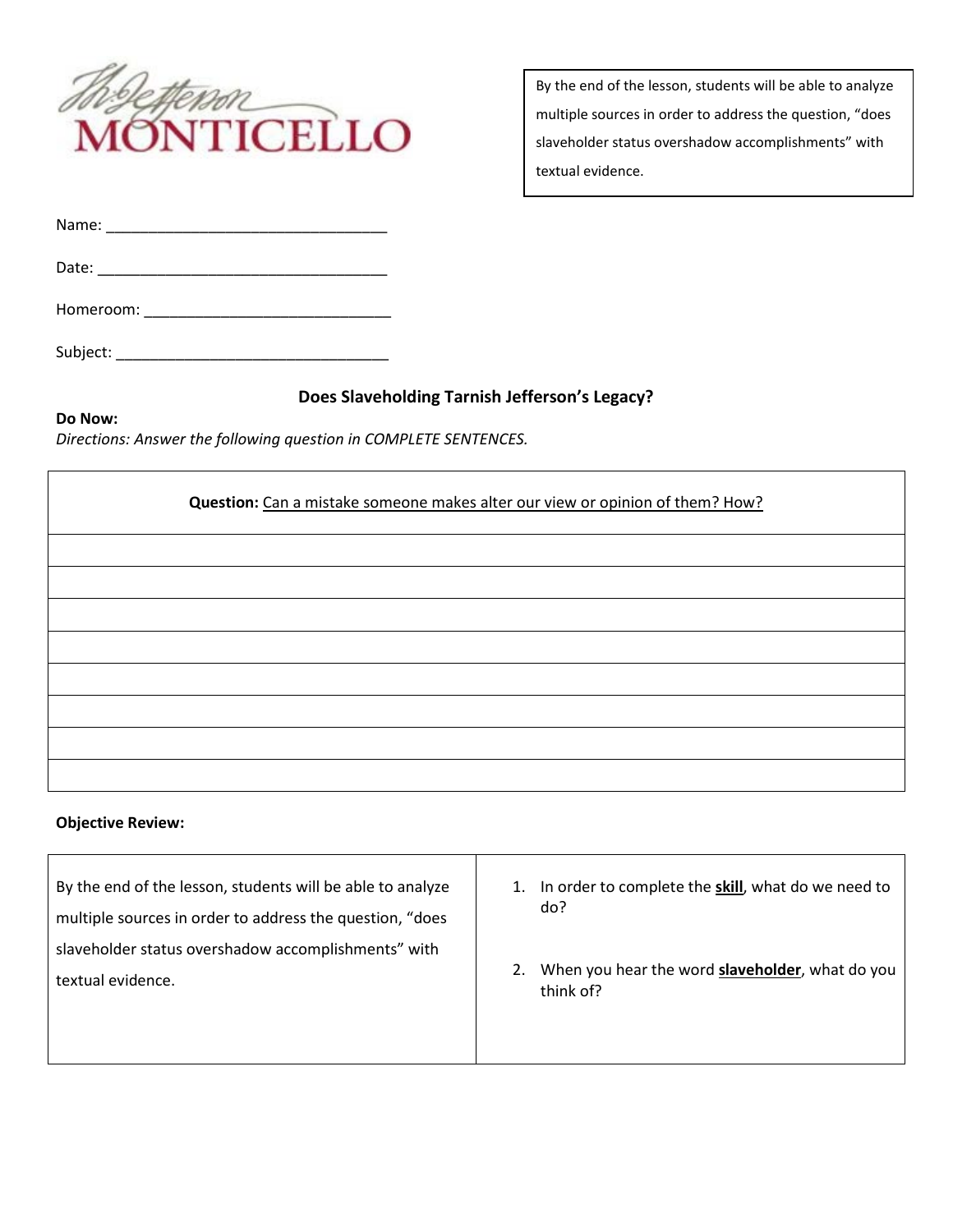## **Warm Up: Four Corners**

*Read the statements below and write "SD" for strongly disagree, "D" for disagree, "A" for agree, and "SA" for agree. When the teacher gives the direction, we will move to the "corners" that represent our opinions.* 

- 1. \_\_\_\_\_\_\_\_\_\_ People are products of their time.
- 2. \_\_\_\_\_\_\_\_\_\_\_\_\_\_ Environment impacts how we think and feel.
- 3. \_\_\_\_\_\_\_\_\_\_\_\_\_ Those in power determine the morals of the governed.
- 4. \_\_\_\_\_\_\_\_\_\_\_\_\_ Morals can change with time.
- 5. \_\_\_\_\_\_\_\_\_\_ Mistakes don't change the character of a person.
- 6. \_\_\_\_\_\_\_\_\_\_ If someone does something really horrible (i.e., murder, torture, etc.), I can't view them the same.
- 7. \_\_\_\_\_\_\_\_\_\_\_\_\_ Leaders are on pedestals and can do no wrong.
- 8. \_\_\_\_\_\_\_\_\_\_\_ We view leaders with a different lens—we take pride in their accomplishments but ignore their faults.
- 9. \_\_\_\_\_\_\_\_\_\_\_ Textbooks shape the way we view historical leaders.
- 10. People can be heroes or evil, but not both.

Reflect: Think about our study of Thomas Jefferson thus far. Choose a statement from our four corners, and describe how it can be applied to the work and/or life of Jefferson. Be prepared to share with a partner.

## **Teaching Point/Review:**

This week we have discussed one of our founding fathers, Thomas Jefferson. We have understood him as a statesman, president, educator, farmer, his life in retirement, and slaveowner. We have determined that slaveowner wasn't the first thing that came to our mind when we thought about his legacy. Today we are going to discuss his legacy through the lens of his slaveownership and how this impacts our view of him. Before we move on, let's list some of Jefferson's accomplishments and the negative impacts of slavery.

| <b>Accomplishments of Thomas Jefferson</b> | <b>Negative Impacts of Slavery</b> |  |
|--------------------------------------------|------------------------------------|--|
|                                            |                                    |  |
|                                            |                                    |  |
|                                            |                                    |  |
|                                            |                                    |  |
|                                            |                                    |  |
|                                            |                                    |  |
|                                            |                                    |  |
|                                            |                                    |  |
|                                            |                                    |  |
|                                            |                                    |  |
|                                            |                                    |  |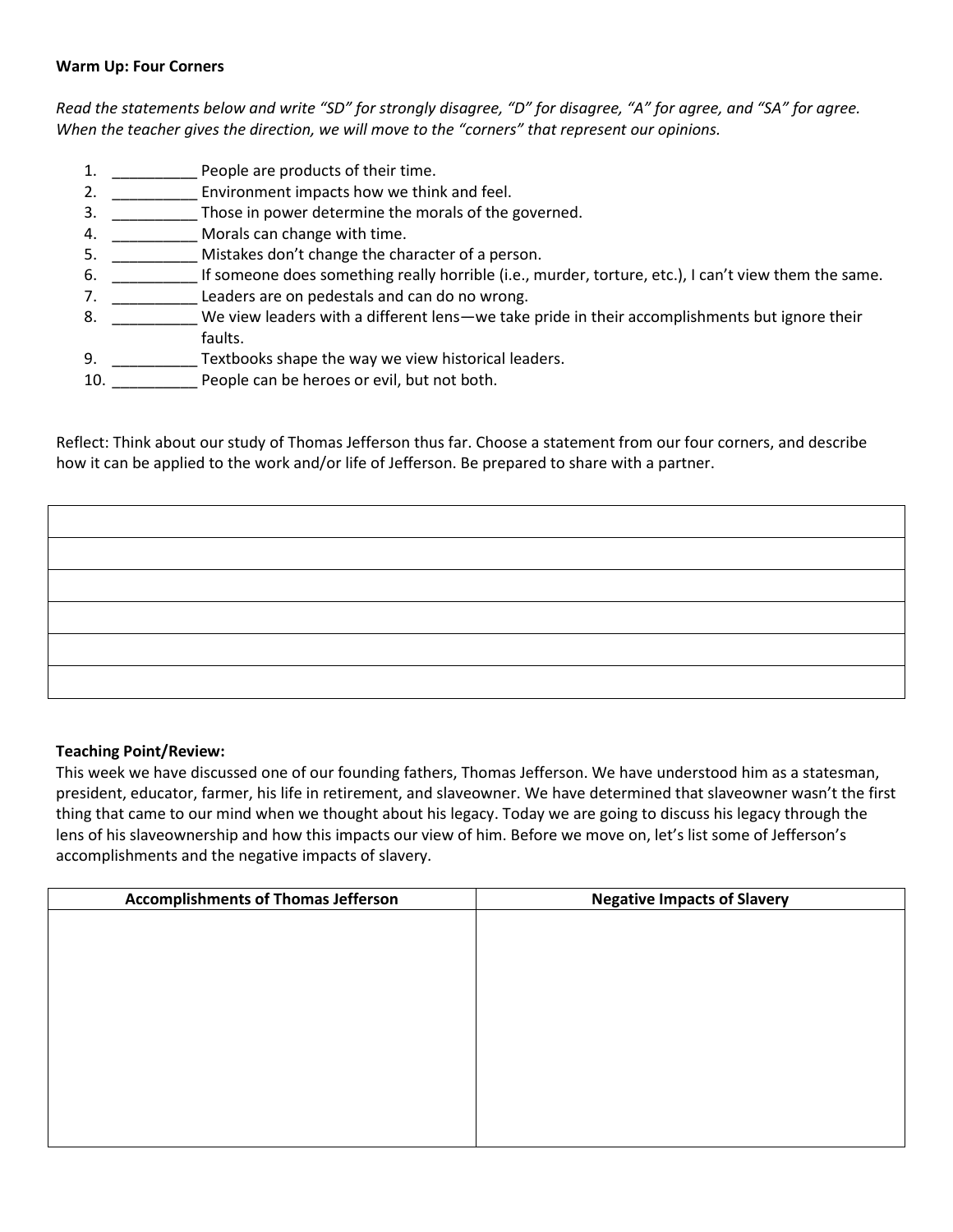**Vocabulary Check** *Together we will review a source that discusses Jefferson and his paradox of liberty and slavery. Let's try to determine what paradox means.* 

| <b>Example Sentence</b>                                                                                                                                                                                                          | Paradox most likely means                                                                | My example sentence              |
|----------------------------------------------------------------------------------------------------------------------------------------------------------------------------------------------------------------------------------|------------------------------------------------------------------------------------------|----------------------------------|
| Luca was doing all he could to keep on<br>top of all his homework and extra<br>curriculars-he drank coffee, stayed<br>up late, woke up early. He discovered<br>a major paradox-if he slept more, he<br>was much more productive! | The same as<br>А.<br>Opposite/contradictory<br>В.<br><b>Upsetting</b><br>Confusing<br>D. | An example of a paradox could be |

#### **Teacher Model**

The Declaration was not only legalistic, but practical too. Americans hoped to get financial or military support from other countries that were traditional enemies of the British. However, these legal and pragmatic purposes, which make up the bulk of the actual document, are not why the Declaration is remembered today as a foremost expression of the ideals of the Revolution.

The Declaration's most famous sentence reads: "We hold these truths to be self-evident, **THAT ALL MEN ARE CREATED EQUAL**; that they are endowed by their Creator with certain unalienable rights; that among these are life, liberty, and the pursuit of happiness." Even today, this inspirational language expresses a profound commitment to human equality.

This ideal of equality has certainly influenced the course of American history. Early women's rights activists at **SENECA FALLS** in 1848 modeled their "**DECLARATION OF SENTIMENTS**" in precisely the same terms as the Declaration of Independence. "We hold these truths to be self-evident," they said, "that all men and women are created equal." Similarly, the African-American anti-slavery activist **DAVID WALKER** challenged white Americans in 1829 to "See your Declaration Americans!!! Do you understand your own language?" Walker dared America to live up to its selfproclaimed ideals. If all men were created equal, then why was slavery legal?

The ideal of full human equality has been a major legacy (and ongoing challenge) of the Declaration of Independence. But the signers of 1776 did not have quite that radical an agenda. The possibility for sweeping social changes was certainly discussed in 1776. For instance, **ABIGAIL ADAMS** suggested to her husband John Adams that in the "new Code of Laws" that he helped draft at the Continental Congress, he should, "Remember the Ladies, and be more generous and favorable to them." It didn't work out that way.

Taken from: "13a. The Declaration and Its Legacy,"<http://www.ushistory.org/us/13a.asp>

[www.ushistory.org,](http://www.ushistory.org/) owned by the Independence Hall Association in Philadelphia

| <b>Topic</b> | Author's position-"Does slavery<br>overshadow Jefferson's<br>accomplishments?" | <b>Evidence</b> | <b>Evidence Explained</b> |
|--------------|--------------------------------------------------------------------------------|-----------------|---------------------------|
|              |                                                                                |                 |                           |
|              |                                                                                |                 |                           |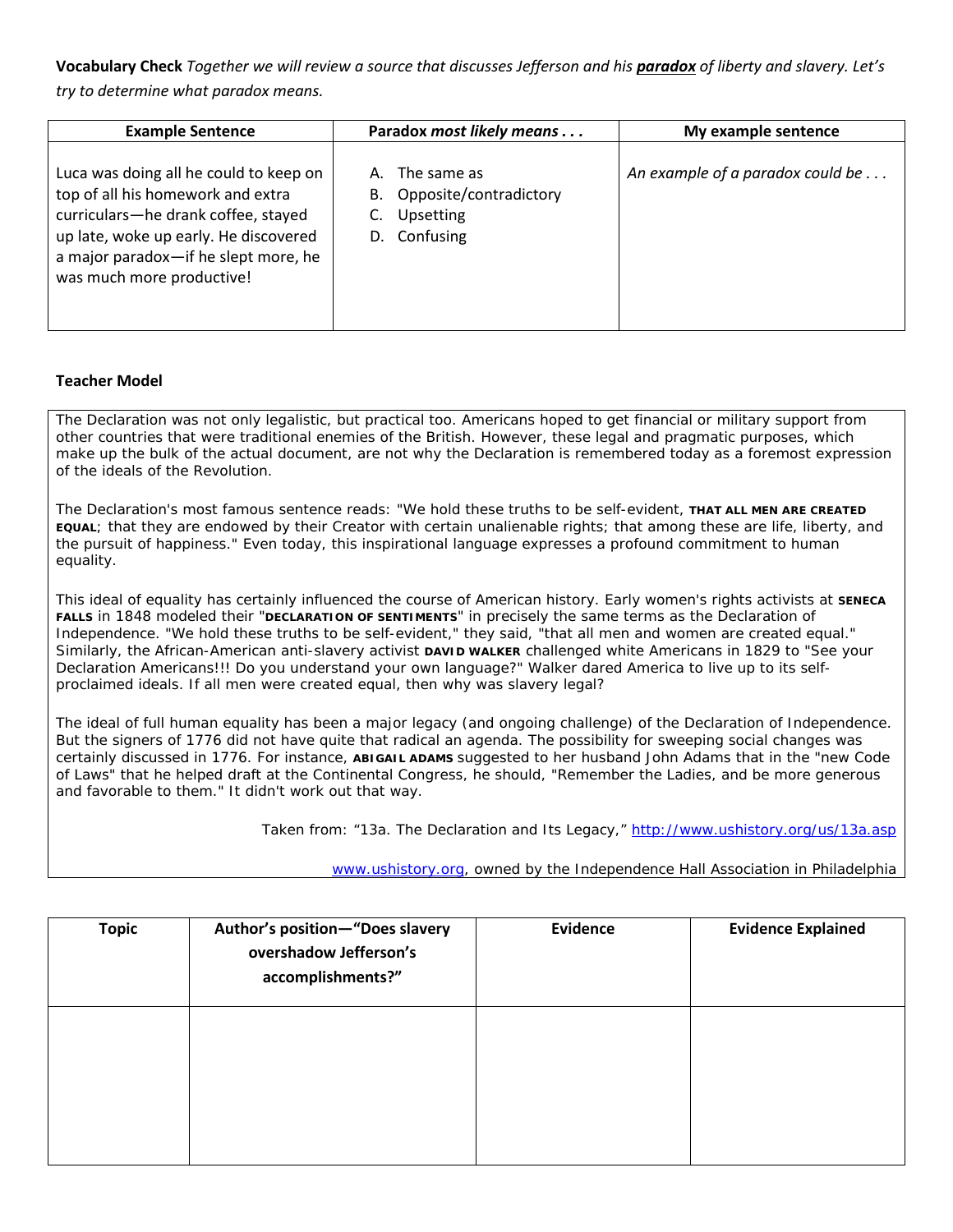#### **Check for Understanding**

Thomas Jefferson provides the classic example of the contradictions of the Revolutionary Era. Although he was the chief author of the Declaration, he also owned slaves, as did many of his fellow signers. They did not see full human equality as a positive social goal. Nevertheless, Jefferson was prepared to criticize slavery much more directly than most of his colleagues. His original draft of the Declaration included a long passage that condemned King George for allowing the slave trade to flourish. This implied criticism of slavery - a central institution in early American society was deleted by a vote of the **CONTINENTAL CONGRESS** before the delegates signed the Declaration.

So what did the signers intend by using such idealistic language? Look at what follows the line, "We hold these truths to be self-evident, that all men are created equal, that they are endowed by their Creator with certain unalienable Rights, that among these are **LIFE, LIBERTY AND THE PURSUIT OF HAPPINESS**."

That to secure these rights, Governments are instituted among Men, deriving their just powers from the consent of the governed, That whenever any Form of Government becomes destructive of these ends, it is the Right of the People to alter or to abolish it, and to institute new Government, laying its foundation on such principles and organizing its powers in such form, as to them shall seem most likely to effect their Safety and Happiness.

These lines suggest that the whole purpose of **GOVERNMENT** is to secure the *PEOPLE'S RIGHTS* and that government gets its power from "the **CONSENT OF THE GOVERNED**." If that consent is betrayed, then "it is the right of the people to alter or abolish" their government. When the Declaration was written, this was a radical statement. The idea that the people could reject a monarchy (based on the superiority of a king) and replace it with a republican government (based on the consent of the people) was a revolutionary change.

While the signers of the Declaration thought of "the people" more narrowly than we do today, they articulated principles that are still vital markers of American ideals. And while the Declaration did not initially lead to equality for all, it did provide an inspiring start on working toward equality.

Taken from: "13a. The Declaration and Its Legacy,"<http://www.ushistory.org/us/13a.asp>

[www.ushistory.org,](http://www.ushistory.org/) owned by the Independence Hall Association in Philadelphia

| <b>Topic</b> | Author's position-"Does slavery<br>overshadow Jefferson's<br>accomplishments?" | <b>Evidence</b> | <b>Evidence Explained</b> |
|--------------|--------------------------------------------------------------------------------|-----------------|---------------------------|
|              |                                                                                |                 |                           |
|              |                                                                                |                 |                           |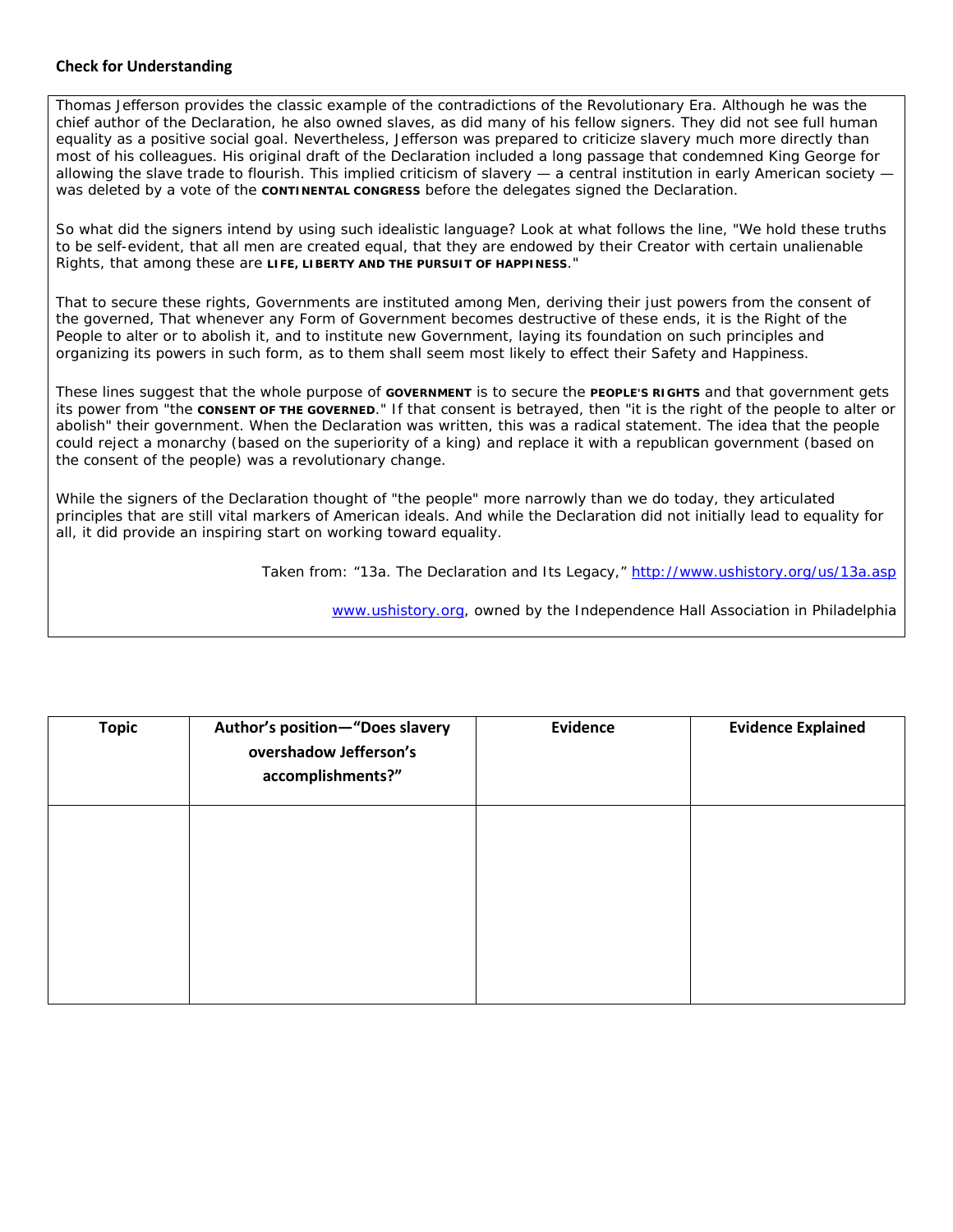## **Gallery Walk:**

*Directions: In your group, you will examine multiple documents and quotations about Jefferson's paradox of having a lasting legacy of freedom, equality, and liberty. Like in the model and check for understanding, use the documents to fill out the following graphic organizer. Please pull at least two pieces of evidence for each document.* 

| <b>Document</b>   | Author's position-"Does slavery | Evidence | <b>Evidence Explained</b> |
|-------------------|---------------------------------|----------|---------------------------|
| <b>Number and</b> | overshadow Jefferson's          |          |                           |
| <b>Topic</b>      | accomplishments?"               |          |                           |
|                   |                                 |          |                           |
|                   |                                 |          |                           |
|                   |                                 |          |                           |
|                   |                                 |          |                           |
|                   |                                 |          |                           |
|                   |                                 |          |                           |
|                   |                                 |          |                           |
|                   |                                 |          |                           |
|                   |                                 |          |                           |
|                   |                                 |          |                           |
|                   |                                 |          |                           |
|                   |                                 |          |                           |
|                   |                                 |          |                           |
|                   |                                 |          |                           |
|                   |                                 |          |                           |
|                   |                                 |          |                           |
|                   |                                 |          |                           |
|                   |                                 |          |                           |
|                   |                                 |          |                           |
|                   |                                 |          |                           |
|                   |                                 |          |                           |
|                   |                                 |          |                           |
|                   |                                 |          |                           |
|                   |                                 |          |                           |
|                   |                                 |          |                           |
|                   |                                 |          |                           |
|                   |                                 |          |                           |
|                   |                                 |          |                           |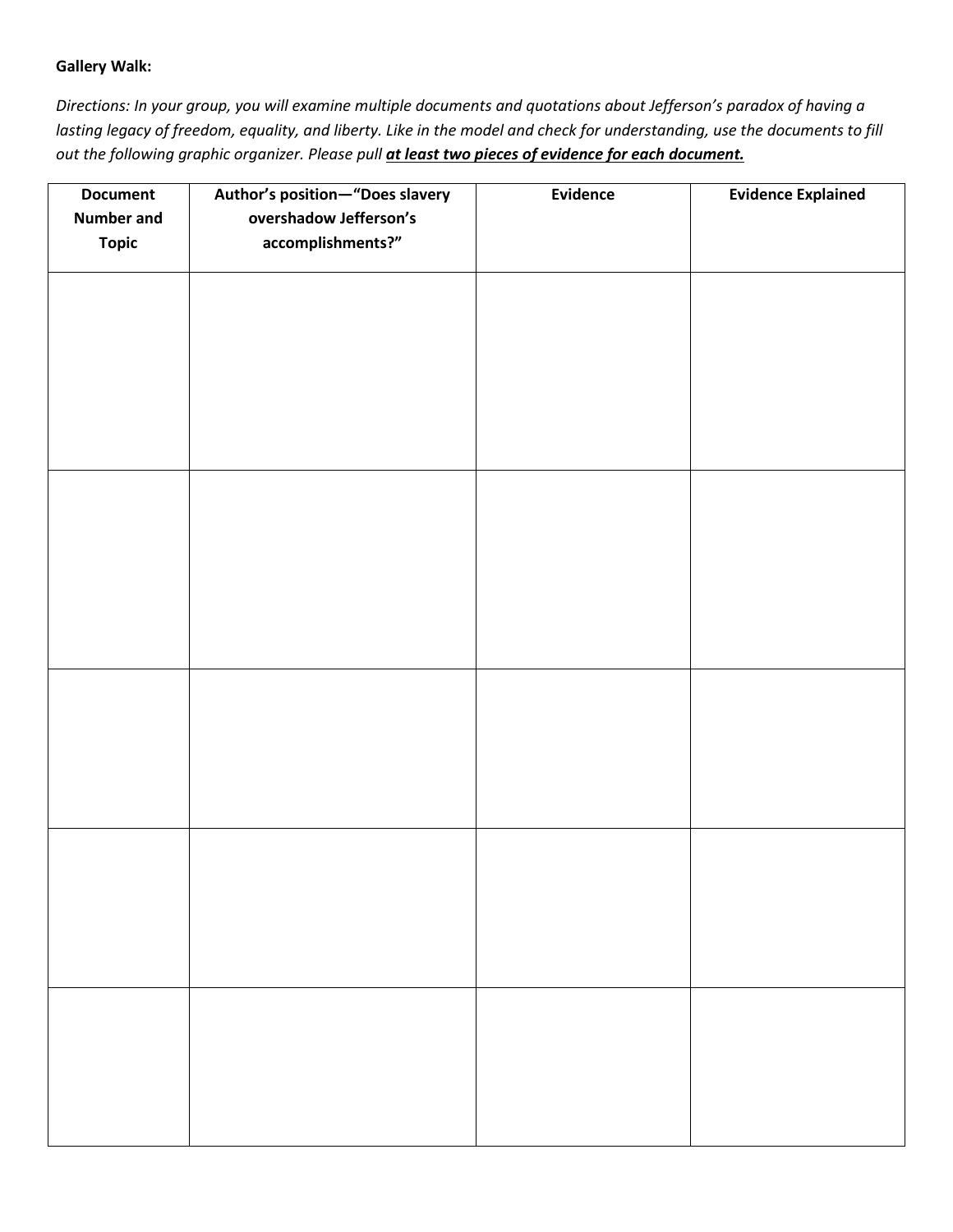## **Gallery Walk/Station Debrief**

*Directions: Looking over your evidence and utilizing your prior knowledge, answer the following questions in order to organize your thoughts and to prepare for our final assessment.* 

- 1. Do you think Jefferson was a "product of his time?" Why or why not?
- 2. What impact does the Enlightenment have on Jefferson's beliefs towards slavery?
- 3. We know that the Declaration of Independence says that "all men are created equal" in our nation—what groups of people did Jefferson intend this to include?
- 4. What is the lasting impact of the Declaration of Independence? Provide an example either from the text or in modern day.
- 5. Do you believe the words of the Declaration of Independence contributed to the eventual emancipation of slaves? Why or why not?